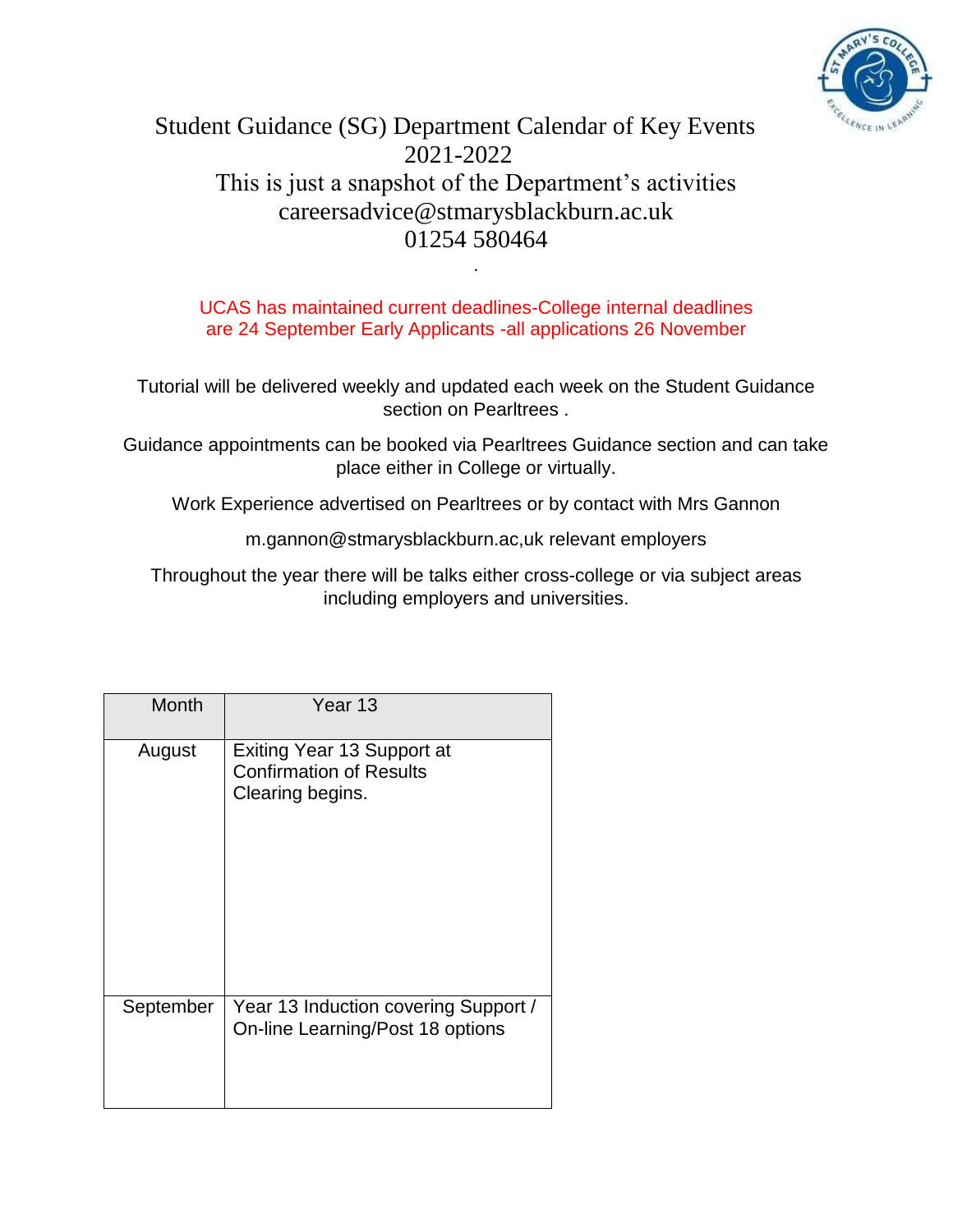|          | <b>UCAS</b> tutorial support sessions<br><b>UCAS</b> reference writing & support<br>Early Applicant internal deadline for<br>Oxbridge/Medics/Dentists |
|----------|-------------------------------------------------------------------------------------------------------------------------------------------------------|
|          | Online HEI drop-in sessions<br>to support students applying to<br><b>UCAS</b>                                                                         |
|          | 24 September Internal UCAS<br>deadline                                                                                                                |
|          | Deadline for BMAT Oxbridge TMUA<br>testing etc 27 September                                                                                           |
| October  | Promotion of A Level Employment<br>/Apprenticeship Opportunities                                                                                      |
|          | HEI drop-in sessions<br>to support students applying to<br><b>UCAS</b>                                                                                |
| November | 3 November International<br>Admissions Testing date e.g. BMAT<br>and some Oxbridge papers<br>4 November TMUA and some<br>Oxbridge papers              |
|          | Online HEI drop-in sessions<br>to support students applying to<br><b>UCAS</b>                                                                         |
|          | 26 November Internal UCAS<br>deadline                                                                                                                 |
| December | Oxbridge Interviews                                                                                                                                   |
|          | <b>Mock Interviews</b>                                                                                                                                |
| January  | January 26 Official UCAS deadline                                                                                                                     |